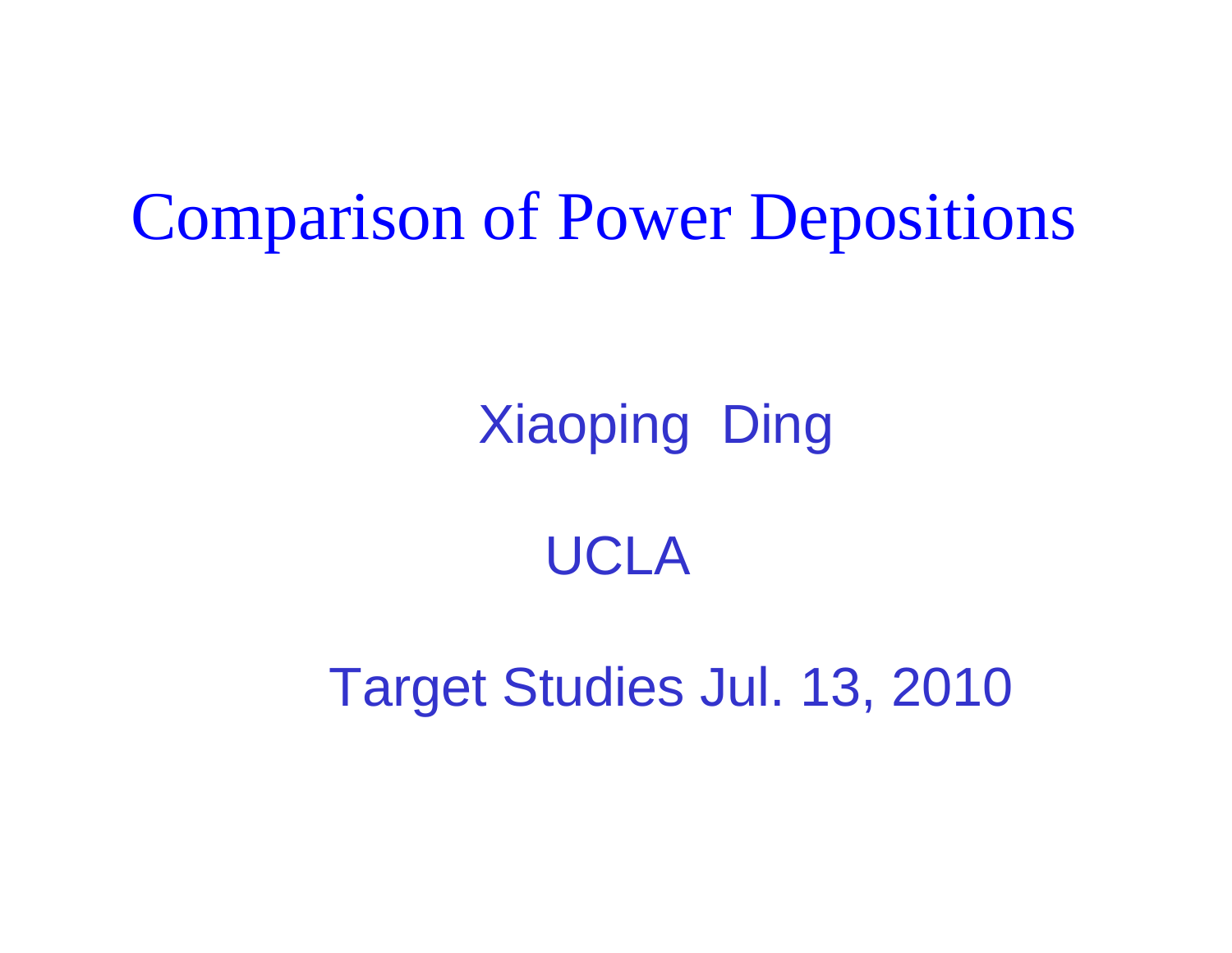### **Geometry**

Standard Shielding: Gray; Enhanced Shielding: Gray+Pink

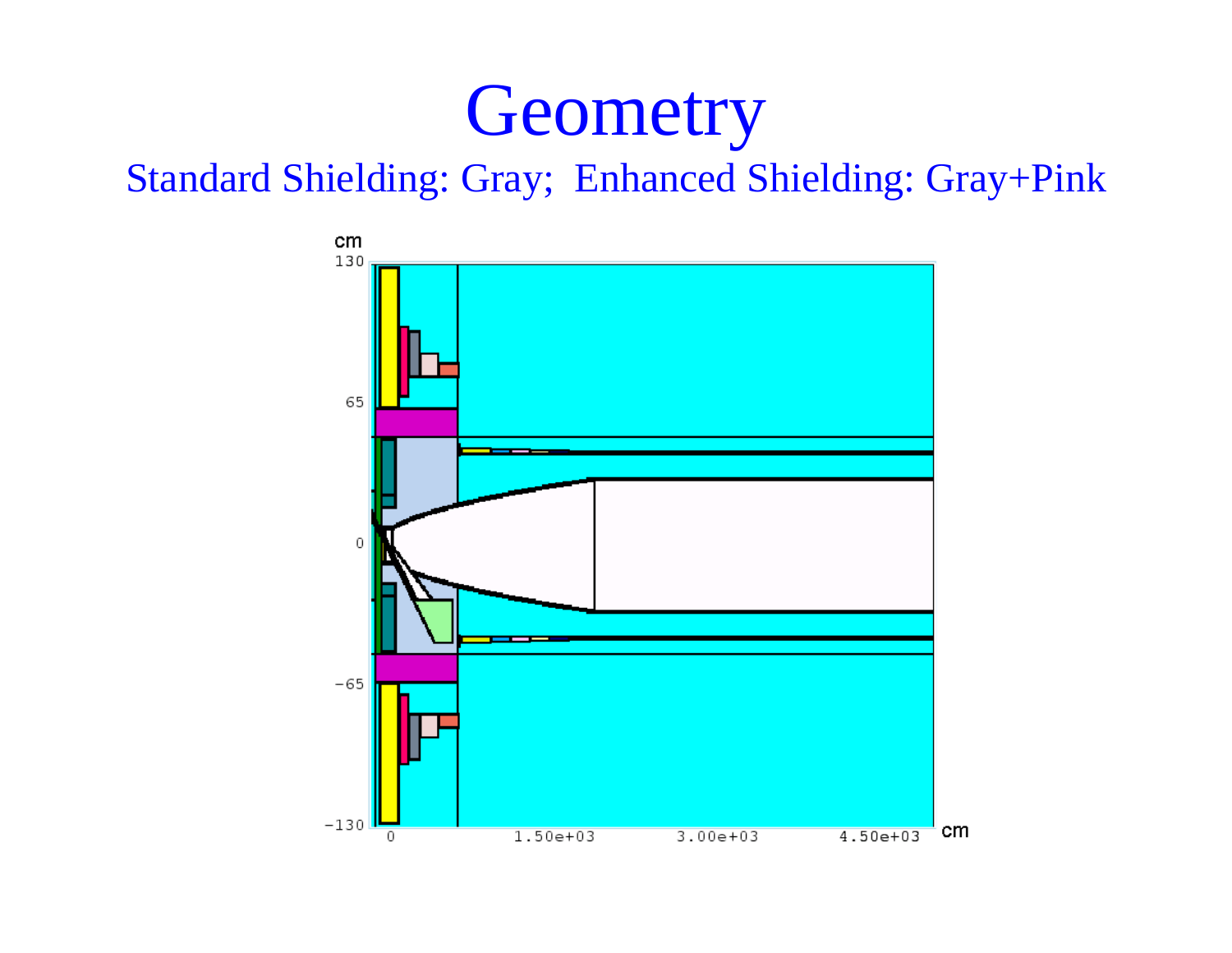## Power Deposition

#### 8GeV & 4MW Proton beam, Standard Shielding

| <b>Shielding</b>    | Power Dep.    | <b>Total Power Dep.</b> | <b>Power Dep. in</b> |
|---------------------|---------------|-------------------------|----------------------|
| <b>Material</b>     | In $SC1$ (kW) | <b>In SC1-SC13</b>      | shielding material   |
|                     |               | (kW)                    | (kW)                 |
| $0.8WC + 0.2 Water$ | 24.780        | 35.91                   | 1828                 |
| $100\%$ HG          | 33.115        | 60.424                  | 1668                 |
| $100\%$ W           | 20.605        | 46.28                   | 1903                 |
| $0.6W + 0.4HG$      | 23.915        | 36.23                   | 1768                 |
| $0.8W+0.2H$ G       | 23.17         | 34.13                   | 1796.5               |
| $0.8TA+0.2Water$    | 24.61         | 34.55                   | 1827.5               |
| $0.6TA+0.4Water$    | 26.85         | 39.6                    | 1870.5               |
| $0.8TA+0.2HG$       | 25.87         | 38.97                   | 1774                 |
| $0.6TA+0.4HG$       | 27.13         | 40.854                  | 1744.5               |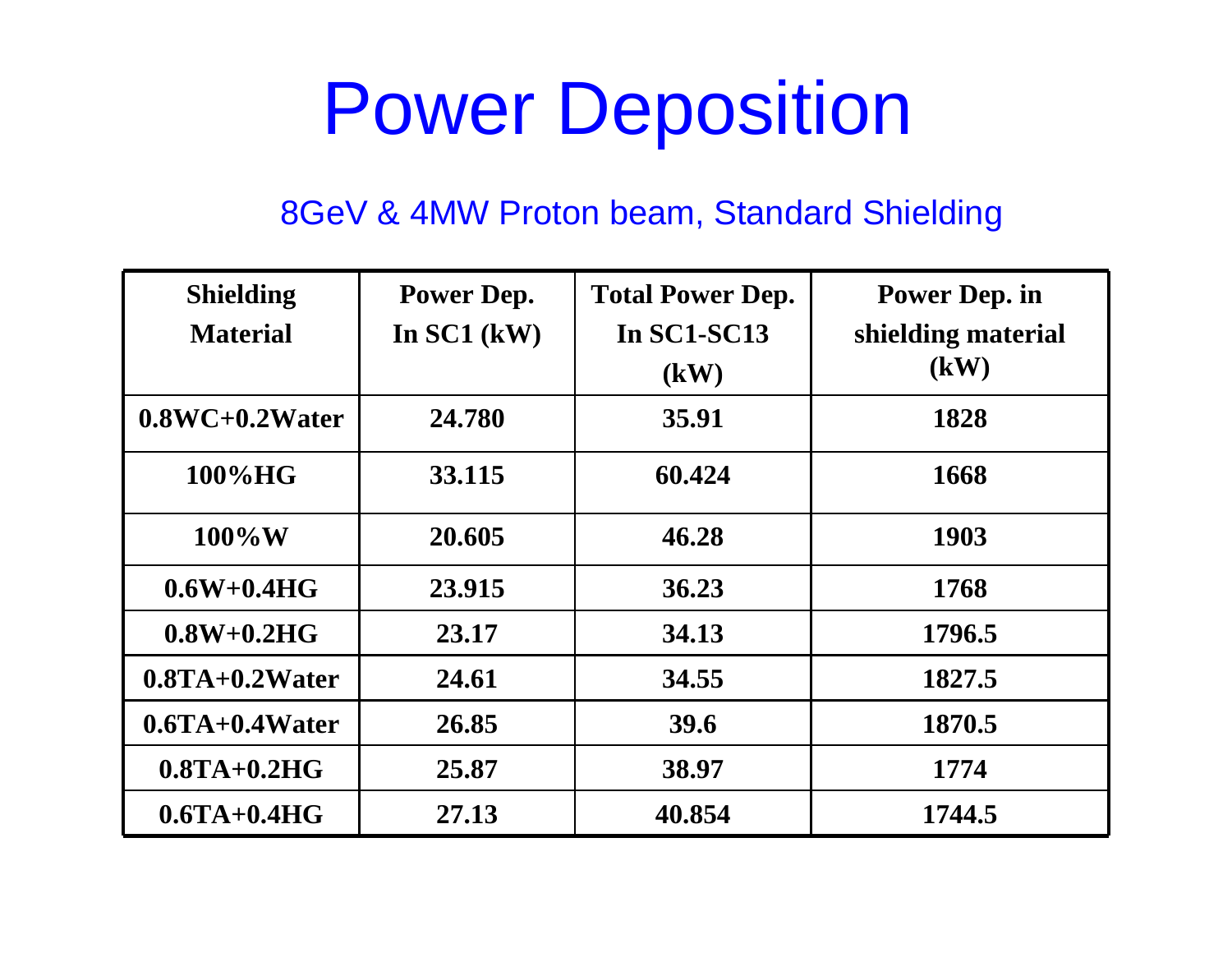# Power Deposition

8GeV & 4MW Proton beam, Enhanced Shielding

| <b>Shielding</b>   | $SC1$ (kW) | <b>SC1-SC13</b> | <b>Shielding material</b> |
|--------------------|------------|-----------------|---------------------------|
| <b>Material</b>    |            | $\mathbf{(kW)}$ | (kW)                      |
| $0.8WC + 0.2Water$ | 5.555      | 13.55           | 1868.3                    |
| $0.8TA+0.2Water$   | 4.773      | 12.53           | 1864.6                    |
| $100\%$ W          | 6.41       | 13.79           | 1939.4                    |
| $0.95W + 0.05HG$   | 2.092      | 9.25            | 1848.23                   |
| $0.9W+0.1HG$       | 2.055      | 9.1             | 1834.55                   |
| $0.85W+0.15HG$     | 2.263      | 9.46            | 1824                      |
| $0.8W+0.2HG$       | 2.43       | 9.95            | 1825.8                    |
| $0.7W+0.3HG$       | 2.685      | 10.48           | 1817.775                  |
| $0.6W+0.4HG$       | 2.97       | 10.4            | 1800.835                  |
| $0.5W+0.5HG$       | 3.22       | 10.70           | 1790.8                    |
| $0.4W+0.6HG$       | 3.59       | 10.95           | 1790.5                    |
| $0.3W+0.7HG$       | 4.23       | 11.77           | 1784.1                    |
| $0.2W+0.8HG$       | 4.66       | 12.11           | 1763.25                   |
| $0.1W+0.9HG$       | 5.07       | 12.86           | 1737.55                   |
| 100%HG             | 16.43      | 34.3            | 1700                      |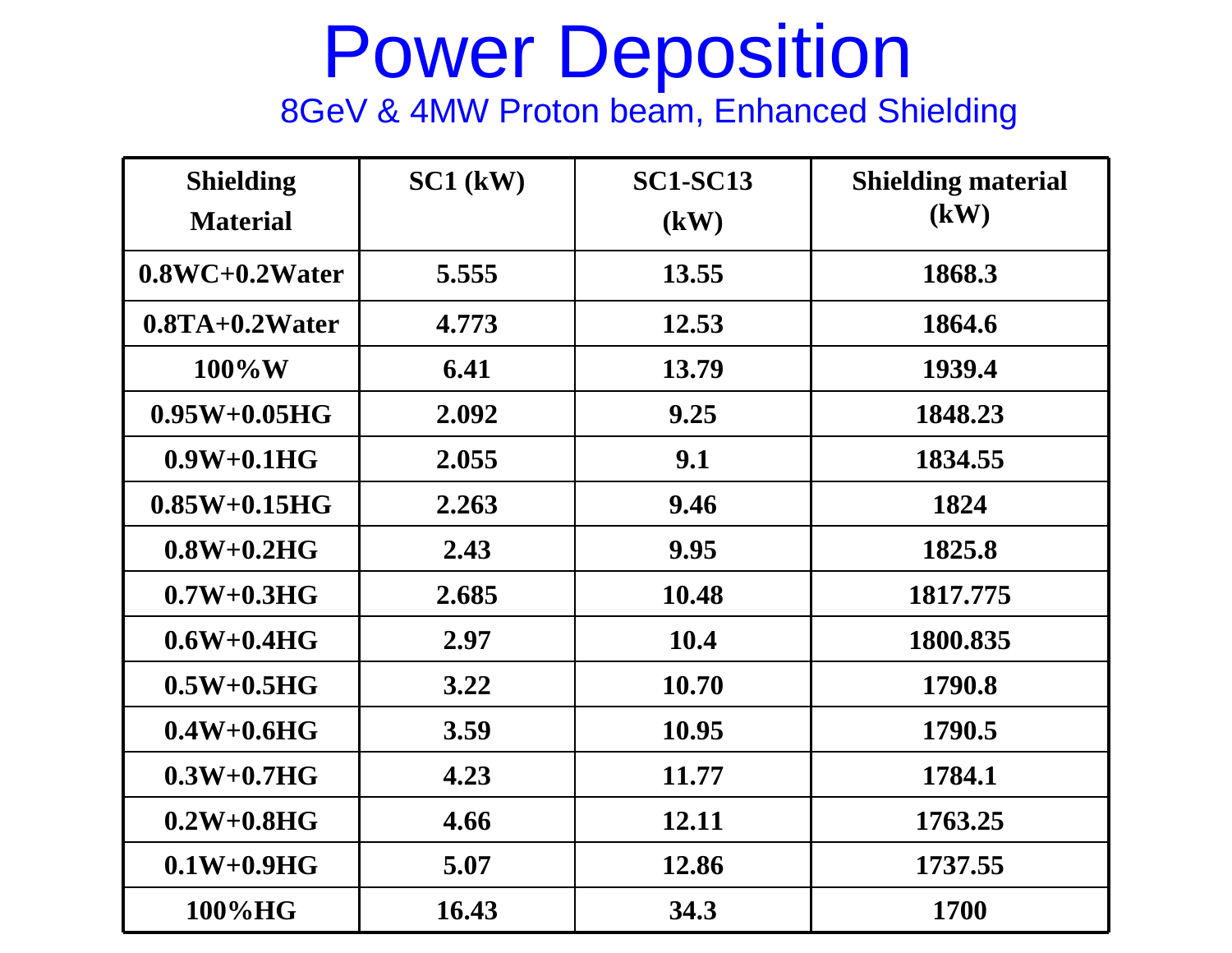### Plot of Power Deposition vs the content of W/HG